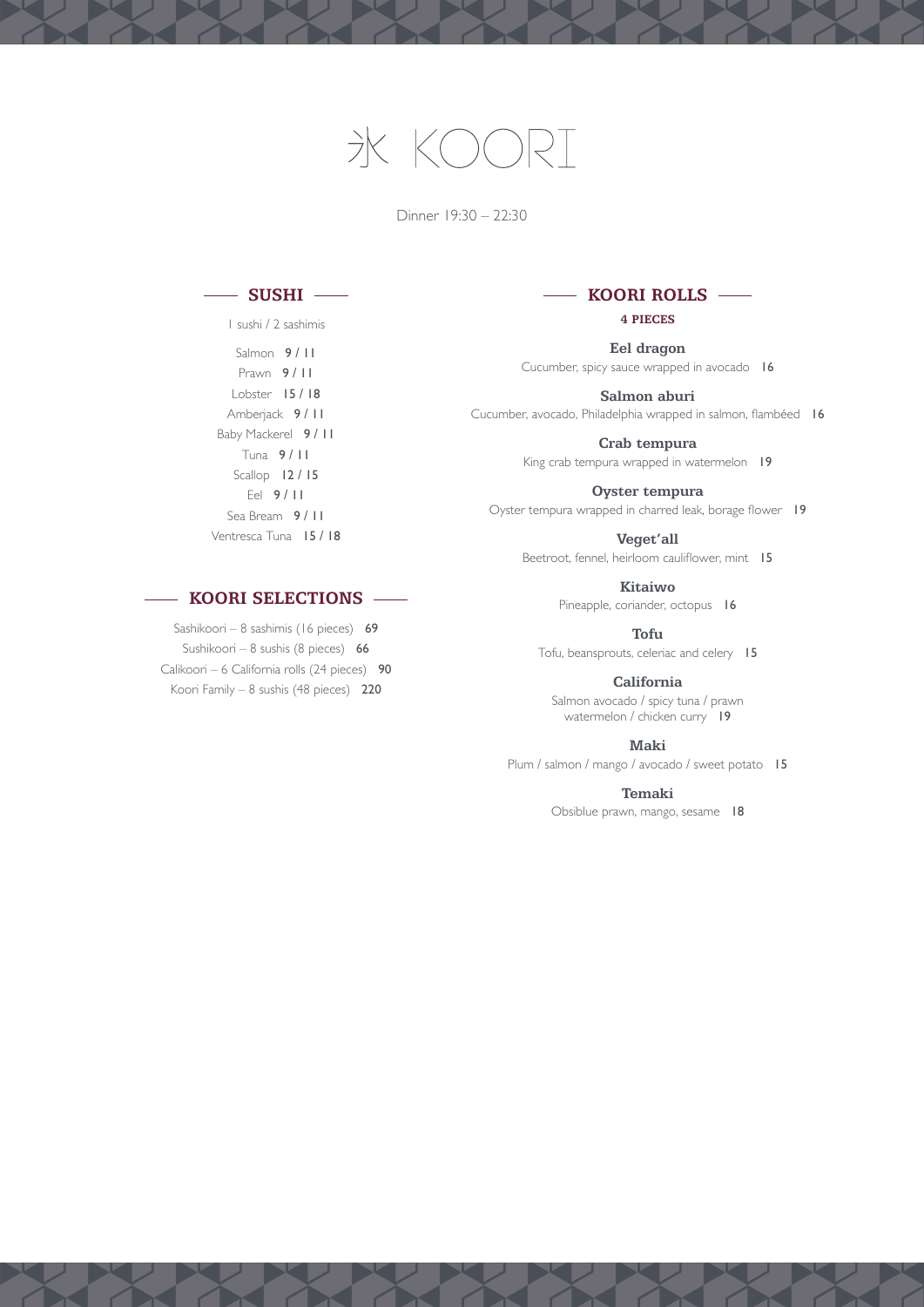# E COMPT(

# DE l'APOGÉE

### **START WITH A BANG**

**Focaccia** Basil tomatoes, black olive tapenade, olive oil  $\odot$  38

> **Oysters** Gillardeau number 2 (6 oysters) 45

**Chicken wings** Caramelised, coriander, carrot, gingerbread 44

> **Bagna-Cauda** Nice-style  $\mathcal{D} \otimes 50$

#### **Black truffle tartine**  $\hat{y}$  **72**

**Pur Bellota 5J Cinco Jotas Iberian ham platter** 86

**Duck foie gras** Pressé, apples, hazelnut & 64

**Root vegetables** Buckwheat granola, baby leaves  $\mathcal{P} \otimes 38$ 

**Octopus**

Marbled, sweet potatoes, guacamole, tamarind  $\otimes$  46

**Carabinieros** Provence-style (two prawns)  $\otimes$  140

**Ceviche**

Sea bream, red onion, lemon, lime, mildly spiced yams  $\otimes$  60

**Tartare** Tuna, pomegranate, citrus  $\otimes$  60

### **SIGNATURES**

**Minestrone** Vegetable <sup>1</sup> 34

**Chicken consommé** 36

**Soup** Saffron rock fish 45

**Egg** Parfait, pumpkin, heirloom cauliflower, French caviar  $\otimes$  97

> **Spaghetti** Preserved lemon, clams 52

**Penne** King prawns, cherry tomatoes, basil 62

**Ravioli** Tomme de Savoie cheese, Grisons cured beef 49

### **CAVIAR**

**Petrossian 'Daurenki Royal'** 30g 140

> **Maison Prunier** 30g 110 50g 185

Classic garnish and blinis

*Vegetarian Gluten free*

*For special requests, please send your order to the maître d'hôtel 24 hours in advance*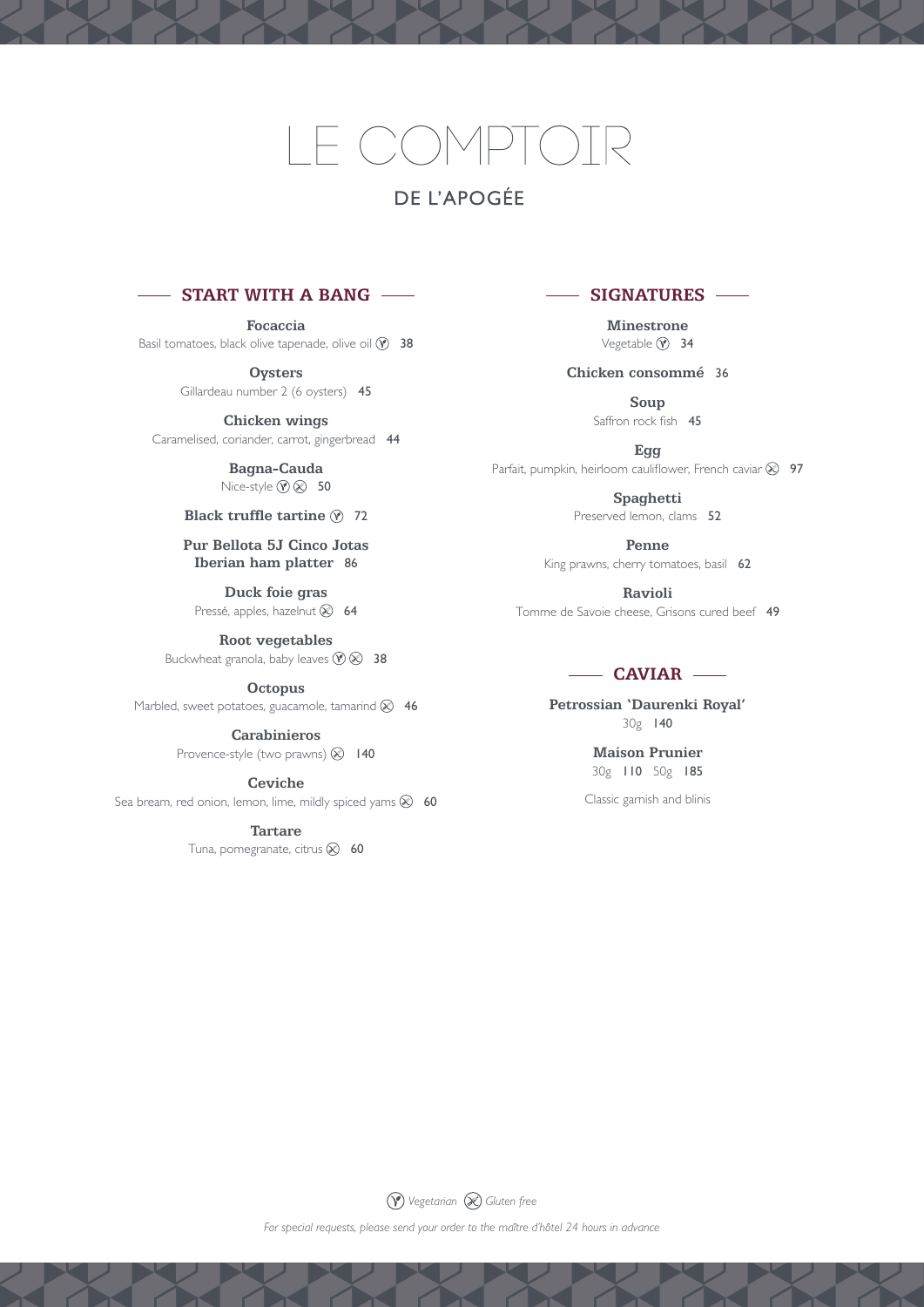# $CON$

# DE L'APOGÉE

### **SAIL THE HIGH SEAS**

**King prawns** Crispy, lemongrass, sweet potatoes, aubergine 71

**Cod**

In a banana leaf, Venere black rice, chayote, coconut milk, pineapple  $\otimes$  65

**Scallop**

Preserved lemon, tomato, crispy / soft feta, fennel and honey  $\otimes$  75

**Sea Bass**

Grilled over fennel wood (for 2 people)  $\otimes$  240\*

**John Dory**

Roasted tomatoes and roasted garlic (for 2 people)  $\otimes$  175\*

**800g Breton lobster** (for 2 people)  $\otimes$  265\*

(\* your choice of 2 sides excluding truffle)

 **MEAT YOUR MATCH** 

**Veal belly** Lacquered, trapper spice mix, mushrooms, creamed and fondant parsnip  $\otimes$  63

**Lamb shank** Slow-cooked like a tagine  $\otimes$  73\*

> **Châteaubriand** Black Angus & 120\*

> > **Tartare** Beef  $\otimes$  65\*

**Mixed grill** Beef, lamb, duckling (for 2 people)  $\otimes$  135\*

**Free-range chicken** Grandma's stew (for 2 people)  $\otimes$  130\*

**Prime rib** Aubrac (for 2 people)  $\otimes$  160\*

(\* your choice of 2 sides excluding truffle)



15

Slow-cooked Niçois vegetables French fries, classic or served with grated parmesan French fries with truffle shavings (30) Mashed potatoes, nature or with lemon

Mashed potatoes with black truffle

(30)

Sweet potatoes

Roasted sweetcorn



*Please tell us if you suffer from any allergies – VAT and service included – Prices are in euros Our meat is of French origin except the Black Angus, which comes from the United States*